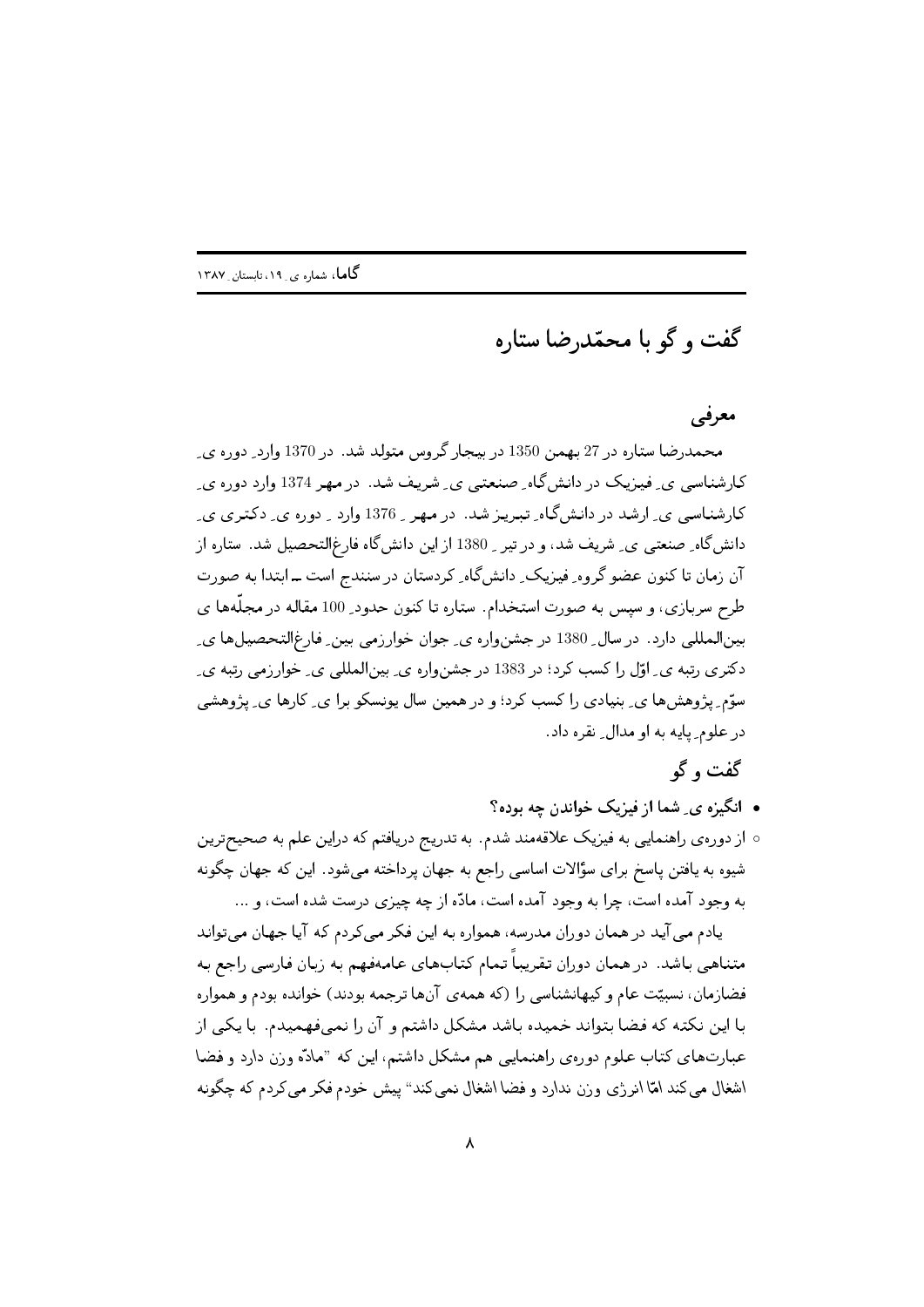

چیزی می تواند وجود داشته باشد امّا وزن نداشته باشد و فضا اشغال نکند! مفهوم انرژی یتانسیل هم برایم غریب بود، همیشه فکر میکردم که این انرژی کجا ذخیره شده است؟ در دبیرستان می خواستم جرم کوارک ها را محاسبه کنم، و حتّی به دنبال راهی بودم که تمام 6 کوارک را بشود از دو ذرّهى بنيادىتر ساخت. به اين ترتيب بود که هنگام انتخاب رشته براى دانشگاه در سال 1370 فقط دو رشته انتخاب کردم: اول فیزیک، و دوم ریاضی؛ یعنی فقط 38 انتخاب از 100 انتخاب ممکن که تمام مراکز دانشگاهی که فیزیک و ریاضی داشتند را شامل می شد. در انتخاب اولم پذیرفته شدم.

- آیا انگیزه ی ِ شما به مرور عوض شده؟
- نه. از انگیزهی من برای فیزیک خواندن و محاسبه کردن و یادگیری چیزی کاسته نشده است، و هنوز خیلبی از سؤالهایبی را که آن موقع داشتم دارم. منتها این سؤال ها اکنون به صورت حرفهایتر بیان می شوند. نوع بیان آنها تغییر کرده ـــ اگر آنها را سادهتر بیان کنیم تبدیل به همان سؤالهای سادهی دوران نوجوانی میشوند.
	- استادها ی ِ شما چه کسان ی بودند؟ بهترین استاد ی که داشتید کی بود؟
- ه استاد راهنمای دورهی کارشناسی ارشد من دکتر محمدعلی جعفریزاده بود، واستاد راهنمای دورهی دکتری، دکتر رضا منصوری بود. با اساتید بسیاری نیز درس گرفته ام. به طور مطلق نمي توانم بگويم كه كداميك بهتر بودند.
	- آیا از فیزیک پیشه بودن راضی هستید؟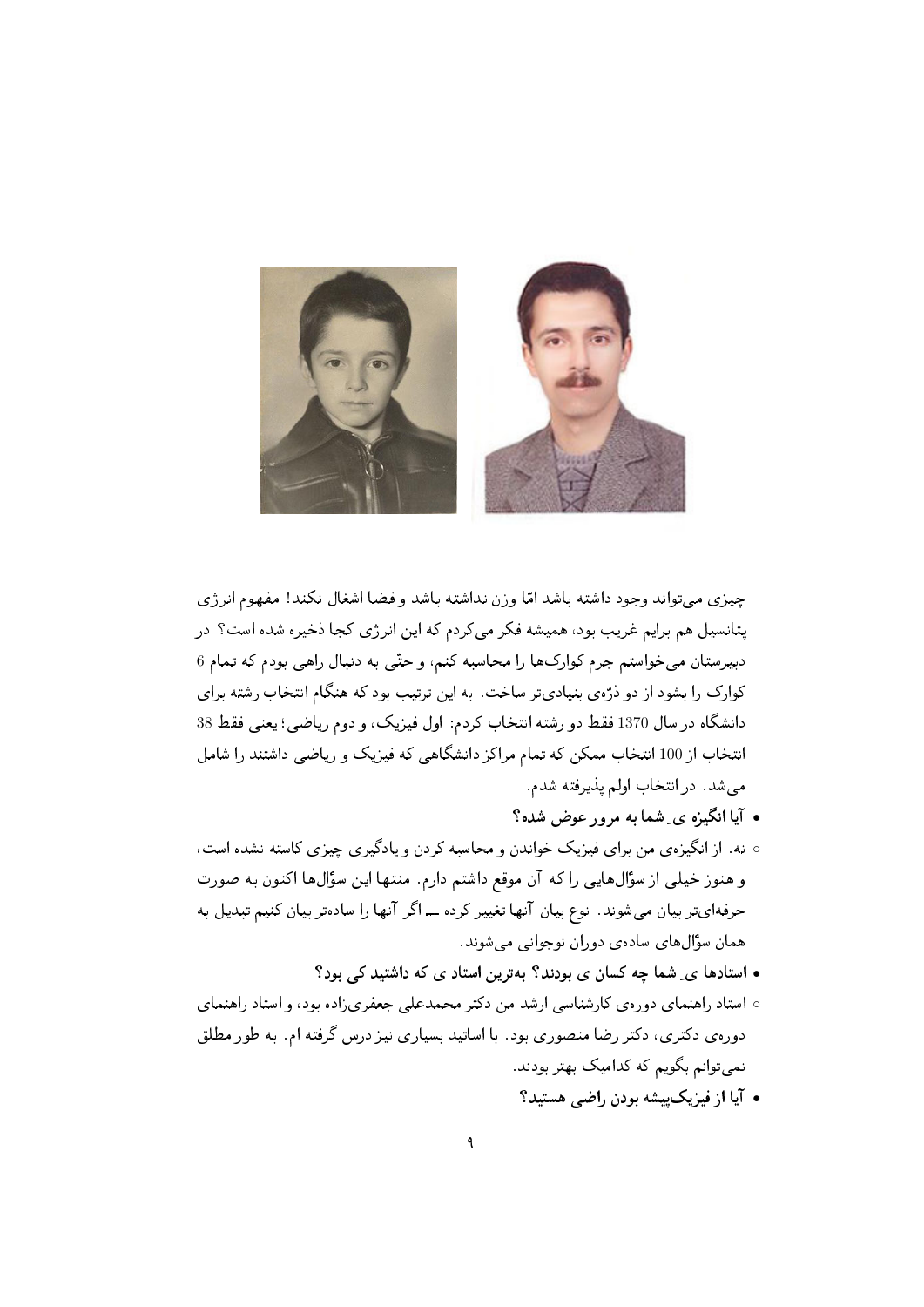- بله. گمان نمی کنم کاری بهتر ولذتبخشتر از این وجود داشته باشد. مگر این که بی خیال این شد که جهان چیست یا سؤالات بسیار دیگری که وجود دارد.
	- اکنون در چه زمینه ای کار ِ پژوهشی می کنید؟
- کارهای پژوهشی من عمدتاً در زمینهی نظریهی میدانهای کوانتمی در فضازمانهای خمیده، اثر کازیمیر ، فیزیک سیاه چالهها، گرانش ، و کیهانشناسی است.
	- بهترین کار \_ تان به نظر \_ خود\_ تان کدام است؟
- ه اگر معیار بهترین تعداد ارجاعها باشد، کاری که با آرام سحریان <sup>۵</sup>از مؤسسهی فیزیک اپروان <sup>ره)</sup>انجام دادم بهترین است. در این کار سازوکاری برای پایدارسازی رادیون <sup>6</sup>در مدل رَندل ـ ساندرام <sup>4)</sup>بر اساس اثر كازيمير ارائه داديم. جداي از اين معيار، به شخصه از بعضي کارهای دیگرم هم خوشم می آید، از جمله چند تا از کارهایم که در آنها به محاسبهی تصحيحات لكاريتمي وتصحيحات ناشى ازاصل عدمقطعيت تعميميافته به فرمول کاردي ــ ورلينده <sup>6</sup>يرداختم. همچنين چند کار نيز که اخيراً در زمينهي انرژي تاريک برهم کنشی انجام داده ام، و کاری در مورد گرانش در چارچوب هندسهی ناجابجایی. چند کار در مورد محاسبه ی آنترویبی میکروسکیپک سیاهچالههای باردار BTZ هم کارهای خوبی هستند.
	- کار ِ جمعی را دوست دارید یا کار ِ فردی را؟
	- ه کار جمعی را دوست دارم، منتها بیشتر از 3 نفر نه.
	- ارزیابی ی ِ شما از کارها ی ِ پژوهشی در ایران چیست؟
- ۰ با توجه به رشد چشمگیر تعداد مقالههای چاپ شده در مجلههای ISI توسط پژوهشگران کشور، می توان گفت که از لحاظ کمّی رشد خوبی داشته ایم. اما از لحاظ کیفی چندان تعریفی نداریم. بسیاری از مقالههای چاپ شده در مجلههایی با ضریب نفوذ یا IF <sup>پ</sup>اپایین به چاپ می رسند؛ و مهمتر این که نه تنها این دسته از مقالهها، بل که حتی بسیاری از مقالههایی که در مجلههای با ضریب نفوذ بالا به چاپ می رسند، چندان ارجاعی نمی گیرند. یکی از دلایل عمدهی رشد تعداد مقالهها، گسترش دورههای دکتری در رشتههای مختلف است. از طرفی به علت این که بسیاری از مراکزی که این دورهها را راه انداخته اند کیفیت خوبی ندارند، طبیعی است که نخواهند توانست کارهایی با کیفیت خوب بکنند. گسترش بی رویه ی دورههای دکتری حتبی می تواند آسیبهای جدی به روند رشد علمی و آموزش عالی کشور بزند.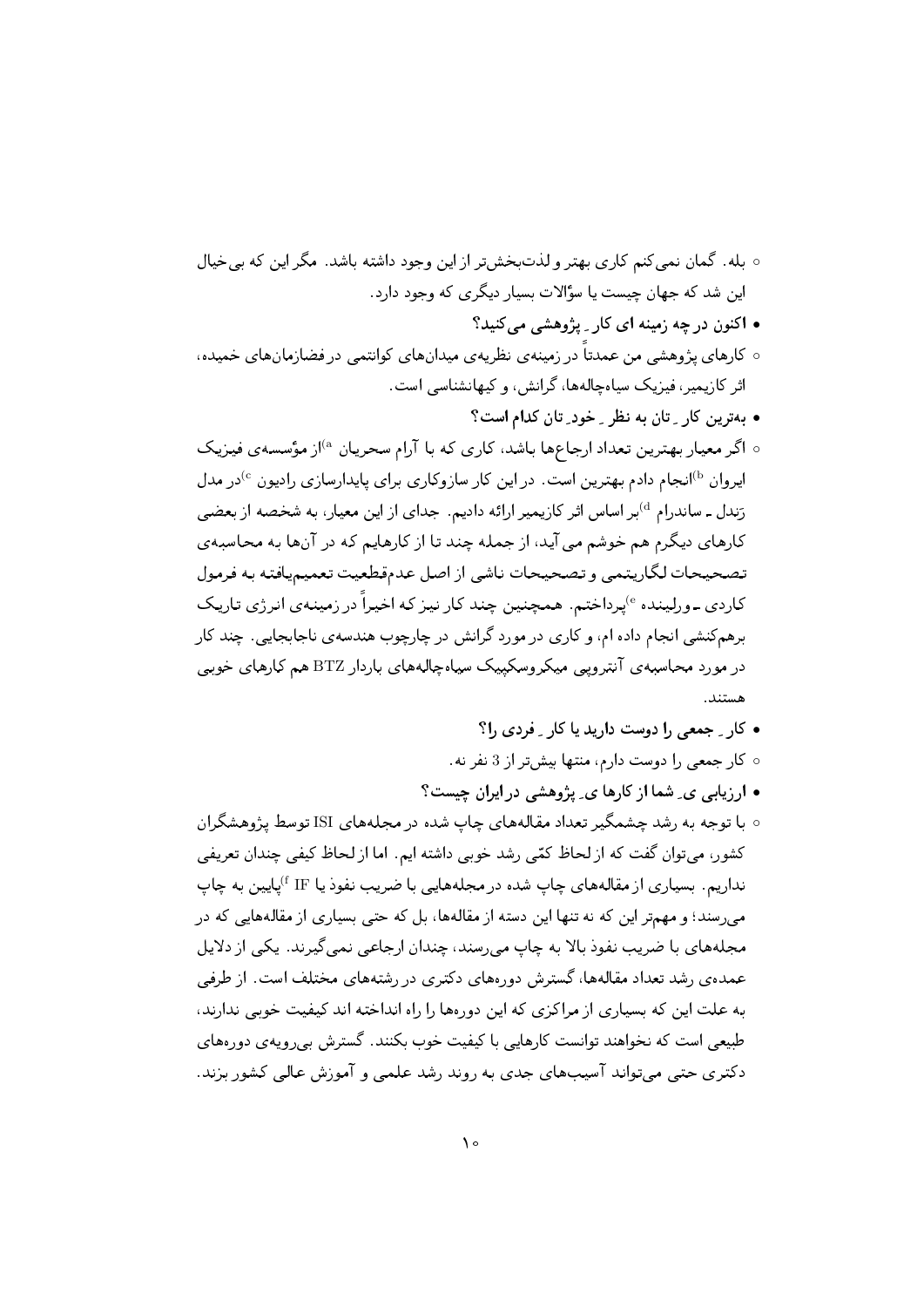متأسفانه در برخی از مراکز دانشگاهی کشور، افرادی هستند که صلاحیت گرفتن دانشجوی کارشناسی ارشد را هم ندارند، اما به راحتی دانشجوی دکتری می گیرند و هیچ نظارتی هم نیست. ریاست دانشگاه هم با آب و تاب پیشرفت مجازی ایجاد شده را اعلام می کند و آن را به رخ دیگران میکشد که بله، ما دکان دکترای فلان رشته را باز کرده ایم. هدف از تربیت دانشجوی دکترا عمدتاً تربیت پژوهشگر است، یعنبی آشنا کردن و وارد کردن یک شخص به مقوله ی پژوهش، به گونهای که مستقل از دیگران بتواند کار جدی علمی انجام دهد. اما استاد راهنمایی که خود پژوهشگر نیست، ممکن است در سال به تعداد انگشتان یک دست هم مقاله نخواند. چنین کسی چگونه میتواند پژوهشگر تربیت کند؟ نهایت کار این است که بعد از چهار یا پنج سال، یا حتبی در مواردی بیش از این، یک یا دو مقاله خروجی این کار باشد که در مجلههايي سطح پايين چاپ شود؛ واستاد راهنما هم اسم خود را به صورت نفر اول روي آن می نویسد، تا بتواند پایههای سالیانهی خود را بگیرد. اگر به دنبال بالا بردن کیفیت کارها هستیم باید نظام آموزش عالی کشور متحول شود. به هر کس، به صرف این که دانشیار است یا استادیاری است که سه نفر دانشجوی کارشناسی ارشد فارغالتحصیل کرده است اجازهی گرفتن دانشجوی دکتری داده نشود.

- فرض کنید از شما خواسته شود معیارها یی برا ی ِ مؤسسهها یی که میتوانند دانشجو ی ِ دکتری بگیرند تعیین کنید. شما چه معیارها یی تعیین می کنید؟ یک استاد چه طور؟ باید چه شرایط ی داشته باشد تا بتواند دانش جو ی ِ دکترا بگیرد؟
- همان طور که گفتم، شخصی باید دانشجوی دکتری بگیرید که خودش پژوهشگر باشد. يژوهشگر به گمان من كسى است كه حد اقل %60 وقت كارى خود را به پژوهش اختصاص بدهد. یک استاد دانشگاه به این ترتیب میتواند در سال چند مقالهی خوب یا نسبتاً خوب در مجلَّههاي معتبر بينالمللي چاپ كند، ارجاعهايي هم بگيرد، و در كنفرانسها وسمينارها شرکت کند. معمولاً در ماه چند مقاله برای همین مجلَّهها داوری میکند، و خلاصه این که از وضعیّت گرایش تخصصی خود در دنیا کاملاً باخبر است ــ می داند که مسائل باز و حل نشده در رشته ی خودش چیست، چه کسانی و کجاها دارند روی این مسائل کار می کنند، و به طور مستقیم یا غیرمستقیم (از طریق اینترنت) با آنها ارتباط دارد. در این صورت وقتبی که دانشجوی دکتری با وی شروع به کار میکند میتواند موضوعی را برای کار به وی پیشنهاد کند که موضوع روز باشد؛ به عبارتی دانشجو را وارد یک میدان مسابقه در عرصه ی جهانی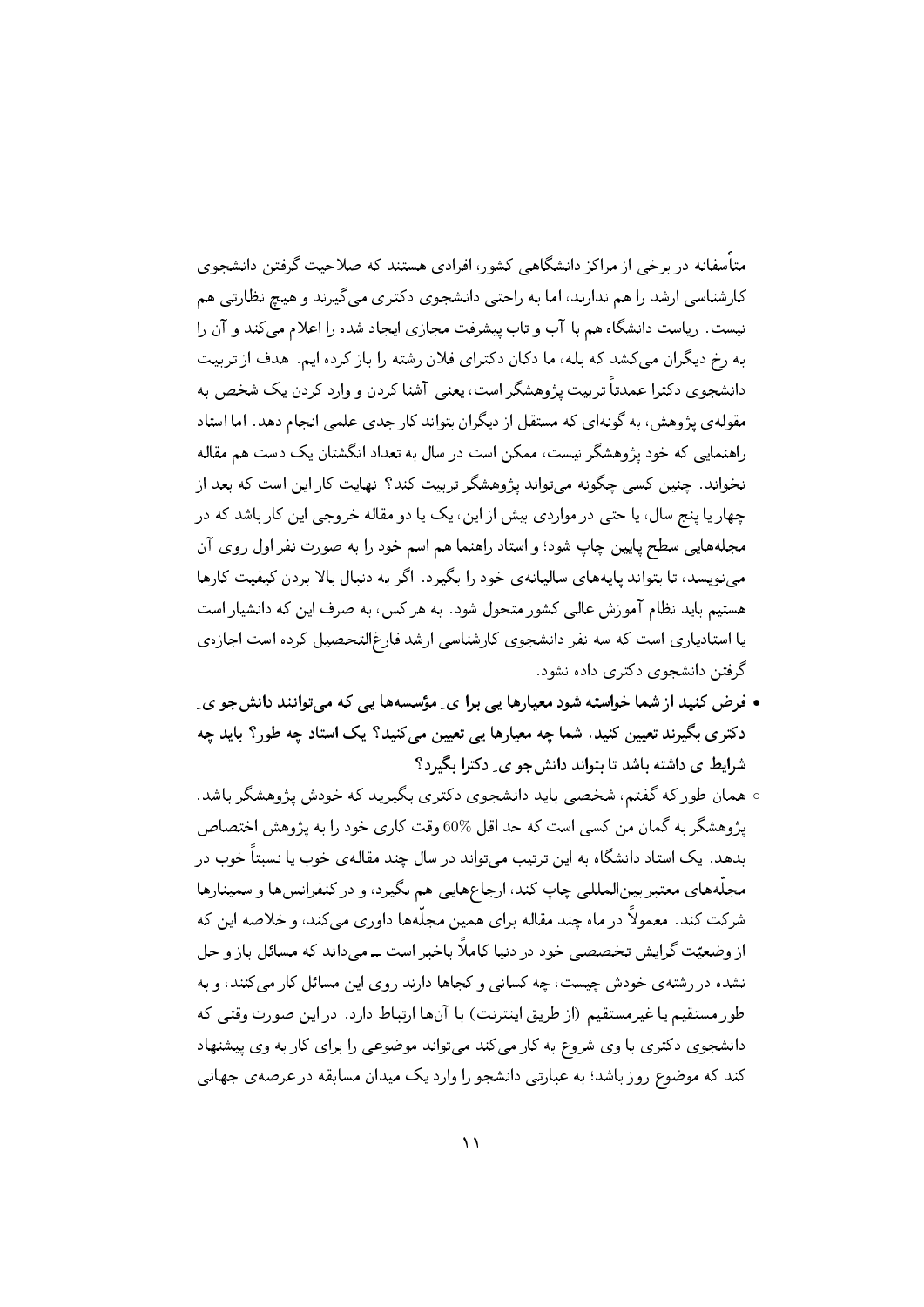میکند. در این صورت آن دانشجو هم از کار خود لذت می برد، و نهایتاً از زحمتی که کشیده و عمری که صرف کرده ثمری عایدش می شود. اگر یک استاد دانشگاه این معیارها را نداشته باشد، نباید به وی اجازهی گرفتن دانشجوی دکتری داده شود.

- آیا به این که شخص یا سازمان ی کارها ی ِ پژوهشی را "هدایت" کند، اعتقاد دارید؟
- بله. منتها آن شخص خودش باید در پژوهش از بزرگان رشتهی خودش باشد و کاملاً با کار پژوهشی آشنا باشد، و قدر پژوهشگر را هم بداند. ضمن این که در تصمیمگیریها باید كميتهاى وجود داشته باشد. افراد كميته بايد خود از اعضاى مؤسسه باشند.
- یعنبی تصمیمگیر باید یک کمیته باشد. شما چه حقوق ی برا ی ِ این کمیته قائل اید؟ و این کمیته چه طور باید پژوهش ها یا پژوهش گران را هدایت کند؟
- کمیته باید بر مبنای عدد و رقم تعیین کند که شخص X چه قدر امتیاز پژوهشی دارد. ملاک امتیازپژوهشی هم کارهای X است: تعداد مقالاتش و این که کجاها چاپ شده اند. معیار کمّی اعتبار مجلّه هم ضریب تأثیر (IF) آن است. پس از این، باید به تعداد ارجاعهای مقالههایش نگاه کرد. هر چند معیارهای فوق به طور مطلق برتری پژوهشی یک شخص را تعیین نمی کنند، امّا کار بهتری نیز نمی توان کرد. در برخی از گرایش ها و رشتهها تعداد ارجاعها معمولاً كمتر است، يعني ممكن است شخصي مقاله ي عميق وييچيدهاي نوشته باشد امّا ارجاع زیادی، آن طور که یک مقالهی عادّی در یک گرایش دیگر می گیرد، نگرفته باشد. در چنین مواردی می;توان به سابقهی پژوهشی شخص نگاه کرد. اخیراً معیارهایی کمّی برای تعیین کیفیّت ارائه شده که می تواند ملاک باشد؛ مثل شاخص ِ  $h$  یا شاخص ِ  $w$  ی ِ پژوهشگر ِ . بعد از این که امتیازات افراد تعیین شد، اختیارات پژوهشی افراد متناسب با آن تعیین می شود. در این فرآیند باید همهی افراد یکسان باشند؛ مثلاً این که فلان شخص پیش کسوت است و نباید با این ملاکها وی را سنجید کنار گذاشته شود.
- فکر میکنید سازمانها یی که متوّلی ی ِ حمایت از پژوهش هستند کار ِ خود را درست انجام مے دھند؟ اگر نه، اشکال - کار - شان کجا است؟
- ه گمان نمی کنم. حد اقل برخی از معاونتهای پژوهشی در برخی از دانشگاههای کشور یا مراکز تحقیقی کارشان اشکال دارد؛ یک دلیل مهمش این که دانشگاههای ما نتوانسته اند با صنعت ارتباط چندانی برقرار کنند، و به عبارتی صنعتگران و تولیدکنندگان ما اعتمادی به دانشگاه و کیفیت کار آنها ندارند. بسیاری از کارهای پژوهشیای که در دانشگاهها انجام میشود صرفاً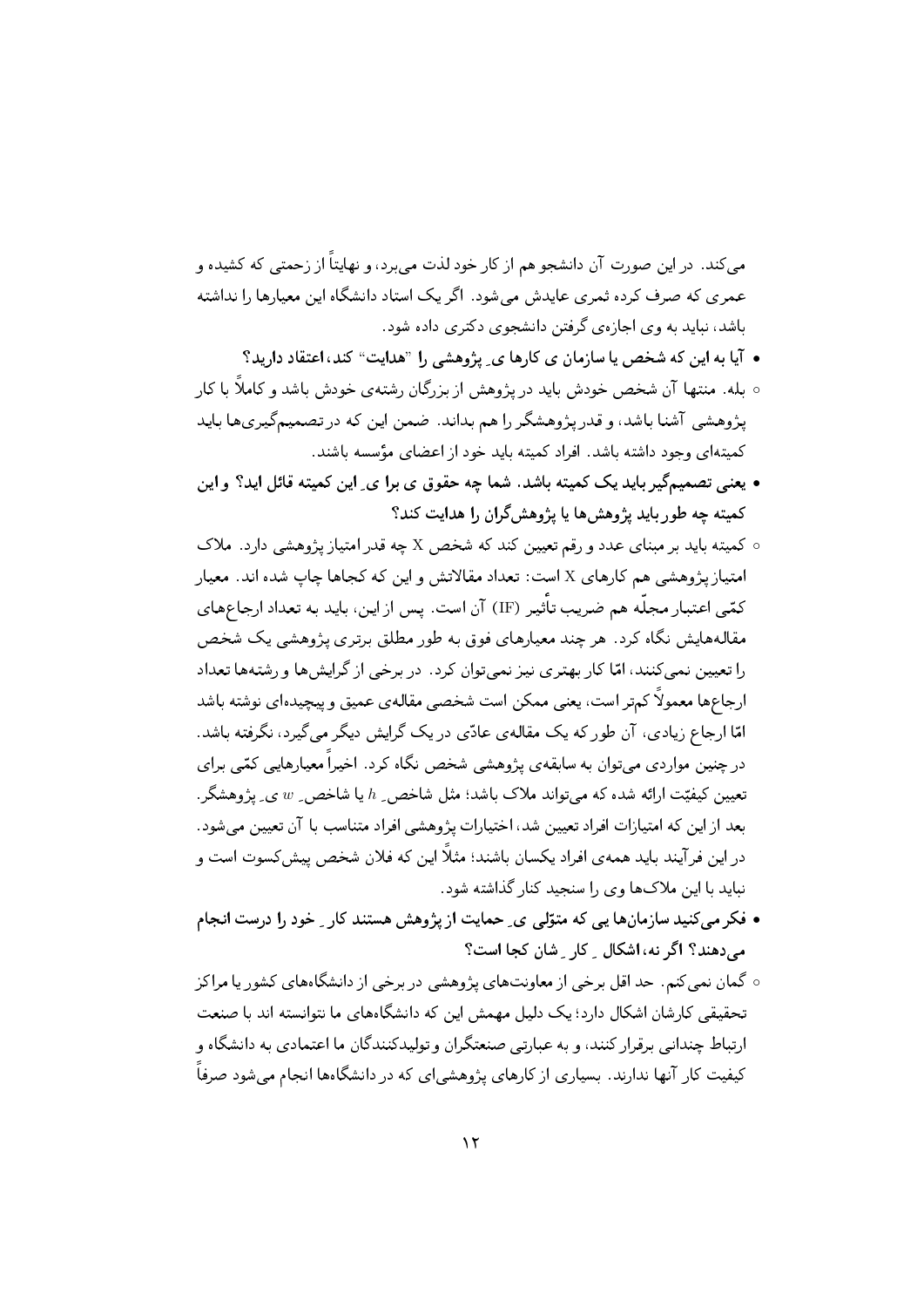بایگانی میشود و هیچ دردی از جامعه را دوا نمی کند.

- امّا توجّه دارید که بعض ی از رشتهها ممکن است ارتباط ِ نزدیک ی با صنعت نداشته باشند؟ مثلاً بسیار ی از گرایش ها ی ِ فیزیک ِ نظری؟ متولیان ِ حمایت از پژوهش در این رشتهها چه؟ آیا ایشان کار شان را درست انجام می دهند؟
- ۰ بله. برخی از گرایشهای فیزیک نظری صرفاً تحقیق در علم محض هستند و فعلًا هیچ کاربردی ندارند؛ حتّی برای برخی از آنها کاربردی نمی;توان متصوّر شد. مرکز شاخصی که در این زمینه در کشور هست پژوهشگاه دانشهای بنیاد (IPM) است. این پژوهشگاه از نظر تولید مقالههای فیزیک نظری هم در کمیّت و هم در کیفیّت در جایگاه اوّل کشور است. دلیل اصلي آن هم اين است كه بهترين فيزيك ييشههاي كشور در اين مركز عضو هستند يا بوده اند. امّا IPM می توانست بسیار بهتر از این باشد، و چون چنین نیست، به گمان من متولیان حمایت از پژوهش در این مرکز هم متأسفانه کارشان با اشکال روبهرو بوده و هست. زمانی که من دانشجو بودم در سمینارهای این مرکز شرکت می کردم و می دیدم که چه جوّ علمی جدلی و به دور از تعارفی در آن جا حاکم است. از شرکت در آن سمینارها لذّت می بردم. به خصوص از جدَّيّت و رقابت سالمي كه بين افراد مركز وجود داشت لذَّت مي بردم ــ افراد ساعتها با هم به بحث و جدل در خصوص مسائل روز فیزیک نظری می پرداختند. از آن افراد هم اکنون عدّهی قلیلی با مرکز در ارتباط اند. ممکن است مسئولان مرکز بگویند که اعضای این مرکز فقط میتوانند چند سالبی این جا باشند و سپس باید جایشان را به افراد دیگری بدهند. امّا، اوّلاً اگر چنین است این موضوع باید برای همه صادق باشد، از جمله برای پیش2سوتان. ثانیاً، این موضوع در اصل اشتباه است، چرا که ماندگاری افراد باید بر اساس برتری پژوهشی آنها باشد، و ملاکهای برتری هم همان است که پیش تر گفتم. در این صورت دقیقاً همانند آن چه در تکامل زیستبی روی مبی دهد، پژوهشگاه رفته رفته تکامل مبی بابد؛ تکاملبی که نتیجه ی آن حضور بهترین پژوهشگران است که به طور جدّی روی موضوعات نزدیک به هم کار می کنند و می توانند شرایط را به سمت ایجاد مکتبی در فیزیک سوق بدهند. • تا چه حد در مدیریّت - مؤسسهها یی که در آنها بوده اید سهیم بوده اید؟
	- فقط به مدت دو سال مدیر گر وه فیزیک [دانش گاه کردستان ] بوده ام.
		- آیا به آموزش اهمیّت مے رهید؟ چه قدر؟

○ بله. آموزش به نظر من بسیار مهم است. خیلی وقتها در حین تدریس مطلب جدیدی را یاد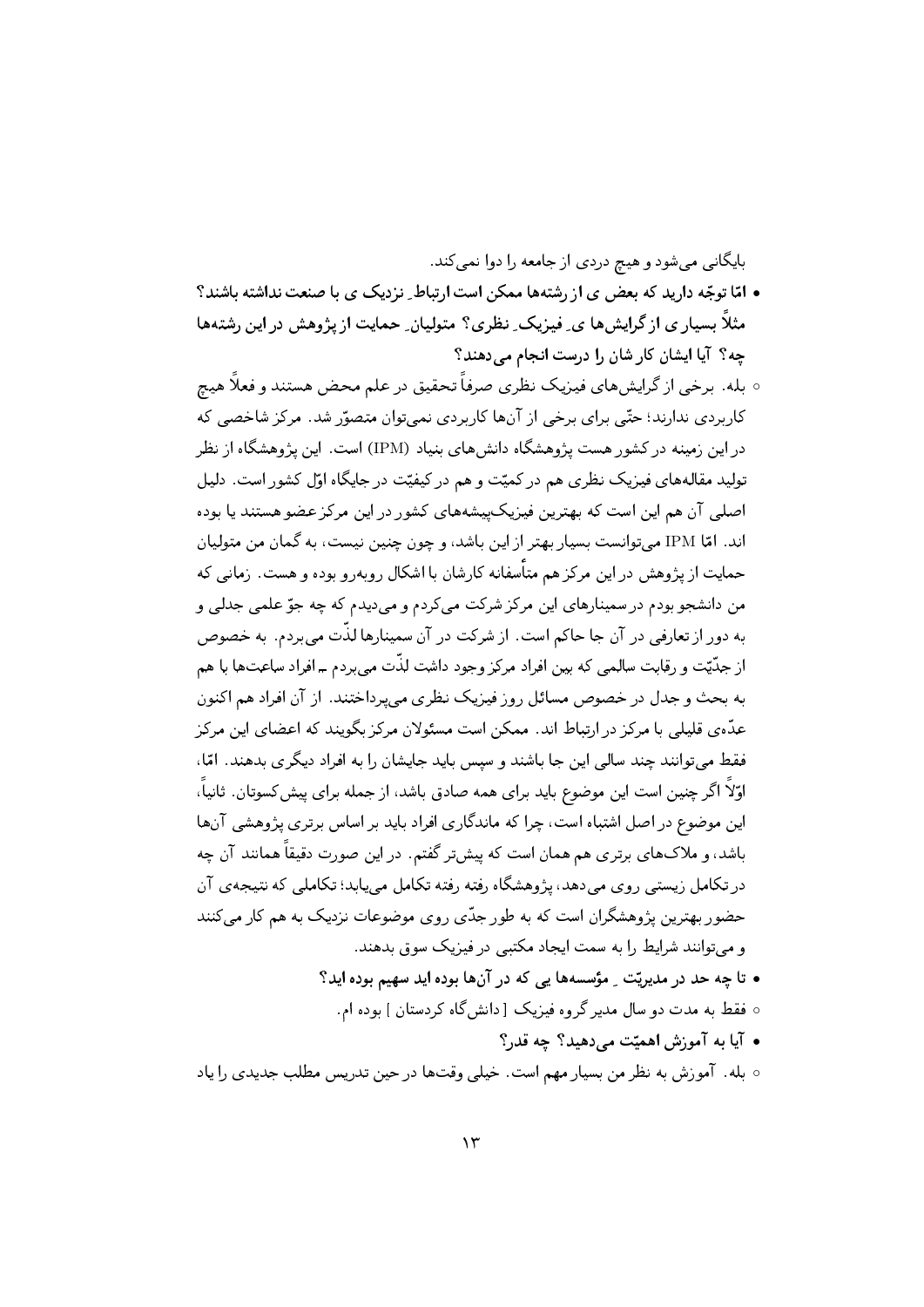گرفته ام یا آن را بهتر فهمیده ام. می توان بگویم %30 وقت کاری ام را آموزش، و %70 آن را پژوهش پر مې کند.

- تا کنون چند دانش جو ی ِ دکترا و چند دانش جو ی ِ کارشناسی ی ِ ارشد با شما کار کرده اند؟
- تا کنون دانشجوی دکتری نداشته ام؛ یا بهتر بگویم، نخواسته ام که داشته باشم. تا زمانی که دانشجوي خوبي يافت نشود كه بخواهد با من كار كند دانشجو نخواهم گرفت. امّا تا كنون 5 دانشجوی کارشناسی ارشد با راهنمایی من فارغ|لتحصیل شده اند. هماکنون نیز 2 نفر با من کار می کنند که آماده ی دفاع از پایانِ نامه ی خود هستند، و 2 نفر دیگر نیز تازه کارشان را با من شر وع کرده اند.
	- نظر ِ شما در مورد ِ نظام ِ کنونی ی ِ آموزش ِ فِیزیک ِ کارشناسی در ایران چیست؟
- نظام کنونی آموزش فیزیک در ایران، از لحاظ محتوای درسی ایراد چندانی ندارد. مشکل در تعداد بسیار دانشجوها و ببیعلاقگی آنها به فیزیک است. اکثر دانشجویان فیزیک، چون در ,شتههای دیگر قبول نشده اند فیزیک می خوانند. به جر دانشکدهی فیزیک دانشگاه صنعتی شریف و عدهی قلیل دیگری در برخی جاهای دیگر، دانشجویان فیزیک هیچ علاقه و انگیزهای برای فیزیک خواندن ندارند. بازار کاری هم در آینده برای آنها متصور نیست.
- چه قدر به نوشتن به فارسی علاقه دارید؟ چه قدر می نویسید؟ اگر می نویسید، چرا می نویسید؟ اگر نمی نویسید، چرا نمی نویسید؟
- دوست دارم به فارسی، در مورد فیزیک مطلب بنویسم. ولپی به جزپایاننامههای کارشناسی ارشد و دکتریم، تقریباً هیچ چیز دیگری به فارسی ننوشته ام، و علّت آن هم کمبود وقت است. • استاد ِ راهنما ی ِ شما کی بود؟ آیا شما شبیه ِ او هستید؟
- ۰ در دورهی دکتری، دکتر رضا منصوری بود. شاید در برخی موارد شبیه به او باشم، مثلاً در مورد منتقد بودن.
	- آيا ڇيزها ي غيرفيزيک هم مي خوانيد؟ ڇي؟
- هر موقع روزنامه گیر بیاید میخوانم، اما وقت زیادی برای خواندن چیزهای دیگر ندارم. به مردم شناسي، شناخت اقوام، و خواندن مطلب راجع به آن علاقه دارم.
	- چه قدر ورزش مے کنید؟
	- روزي 10 دقيقه نرمش ميكنم. گاهي اوقات هم كوه ميروم.
	- نظر ِ شما در مورد ِ ساختار ِ مدیریّت ی دانشگاهها چیست؟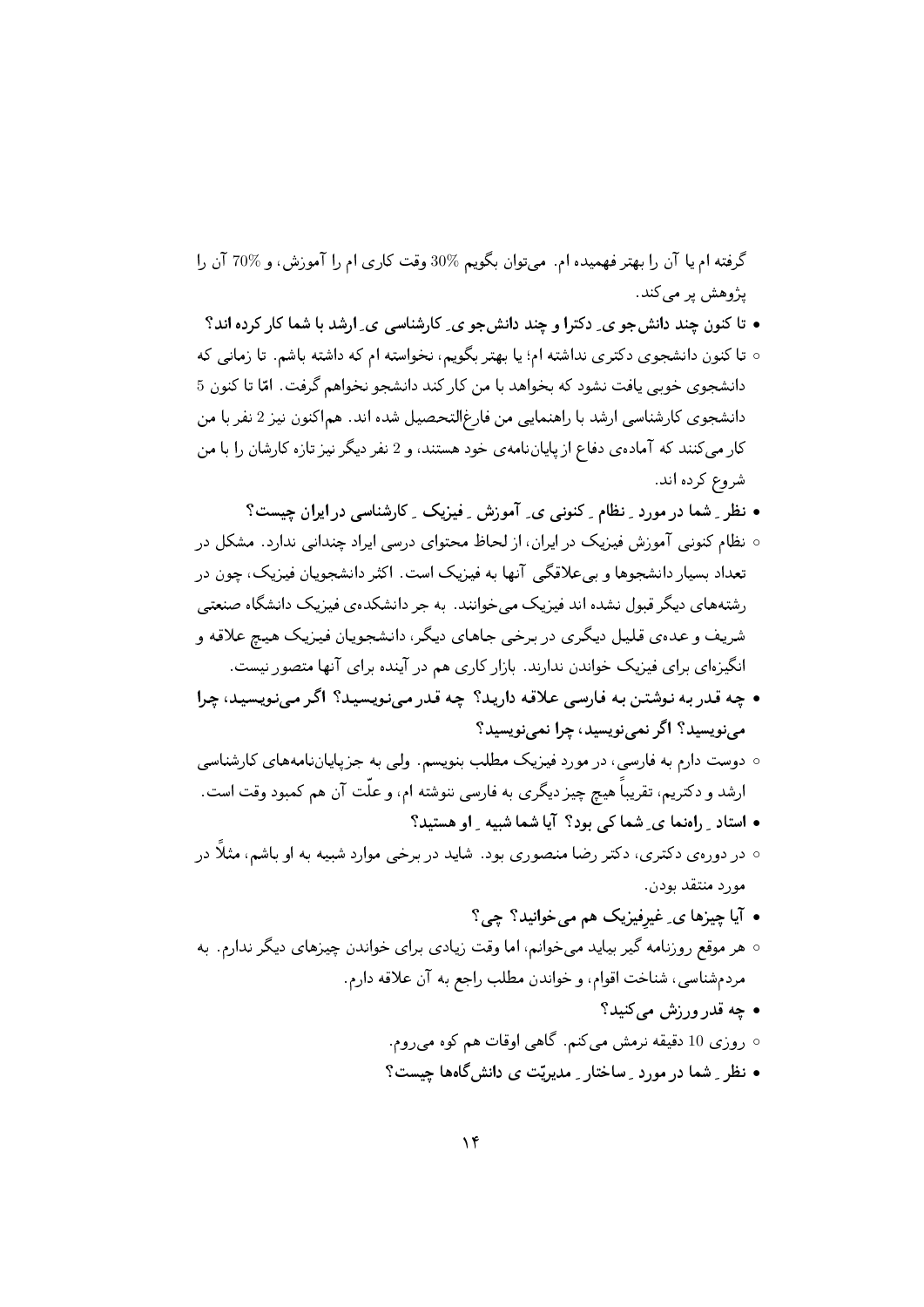- به نظر من رئیس دانشگاه باید با راًیگیری توسط تمام اعضای هیئت علمی دانشگاه تعیین شود. رئیس دانشکده هم باید توسط اعضای دانشکده انتخاب شود. اگر چنین باشد، اعضای دانشگاه و دانشکدهها خود را بیشتر عضو آن مجموعه احساس خواهند کرد و با دلسوزی بیشتر برای پیشرفت دانشگاه کار خواهند کرد. من رئیس دانشگاهی می شناسم که به طور پارهوقت در دانشگاه آزاد تدریس می کند. چنین رئیسی قطعاً نمی تواند منتخب اعضای یک دانشگاه علمی باشد.
	- کار ِ تدریس را از کِی شروع کردید؟
- در دورهي دانشجوييي. معلم تمرين درسهاي فيزيک پايه و چند درس ديگر بودم. اما به طور رسمی از مهرماه سال 1380 تدریس را شروع کردم.
- نظر ِ شما در مورد ِ فیزیک پیشهها ی ِ نسل ِ قبل چیست؟ ارزیابی ی ِ شما از کارها ی ِ آموزشی، پژوهشی، و مدیریّتبی ی ِ آنها چیست؟
- فیبزیکییشههای نسل قبل چند دسته اند. تا آن جایی که میدانم برخی نه از نظر پژوهشی چندان کاری کرده اند، نه از نظر آموزشی چندان توانمند بوده اند. اما عدهی دیگری بوده و هستند که به هر صورت جویژوهش و آموزش جدی را در فیزیک ایران راه انداخته اند. بم شک اینها در حد توان و شرایط زمان خود دلسوزانه و جدی کار کرده اند. از لحاظ مديريتي، برخي اصلًا مدير نبوده اند، اما آنهايي كه مدير بوده اند در برخي موارد ضعف جدی داشته اند. دلیل آن هم این است که نتوانسته اند افراد توانمند و پژوهشگران لایق را در دانشگاه یا مؤسسه ی خود جذب کنند، بعضاً حتبی باعث طرد آنها هم شده اند. در این خصوص خواننده را به یکی از مصاحبههایی که در شمارهی پاییز و زمستان 1386 مجلهی فیزیک مرکز نشر دانشگاهی چاپ شده است ارجاع میدهم.
	- رابطه ی ِ شما با آنها چه طوراست؟
	- رابطهی چندانی با فیزیکییشههای نسل قبل ندارم.
		- به نظر ِ شما مکتب ِ فیزیک چیست؟
- ٥ شنيده يا خوانده ام كه مي گويند مكتب فرمي <sup>g)</sup> در رم، يا مثلاً مكتب لاندائو <sup>h)</sup>. به گمانم منظور از مکتب شیوه و سیاق خاصبی برای برخورد با مسائل در شاخههایی خاص از فیزیک است. این شیوه معمولاً توسط گروهی که در آن زمینه با هم کار می کنند و آن شاخه یا شاخههای نزدیک به آن را پیشرفت می دهند به کار گرفته می شود.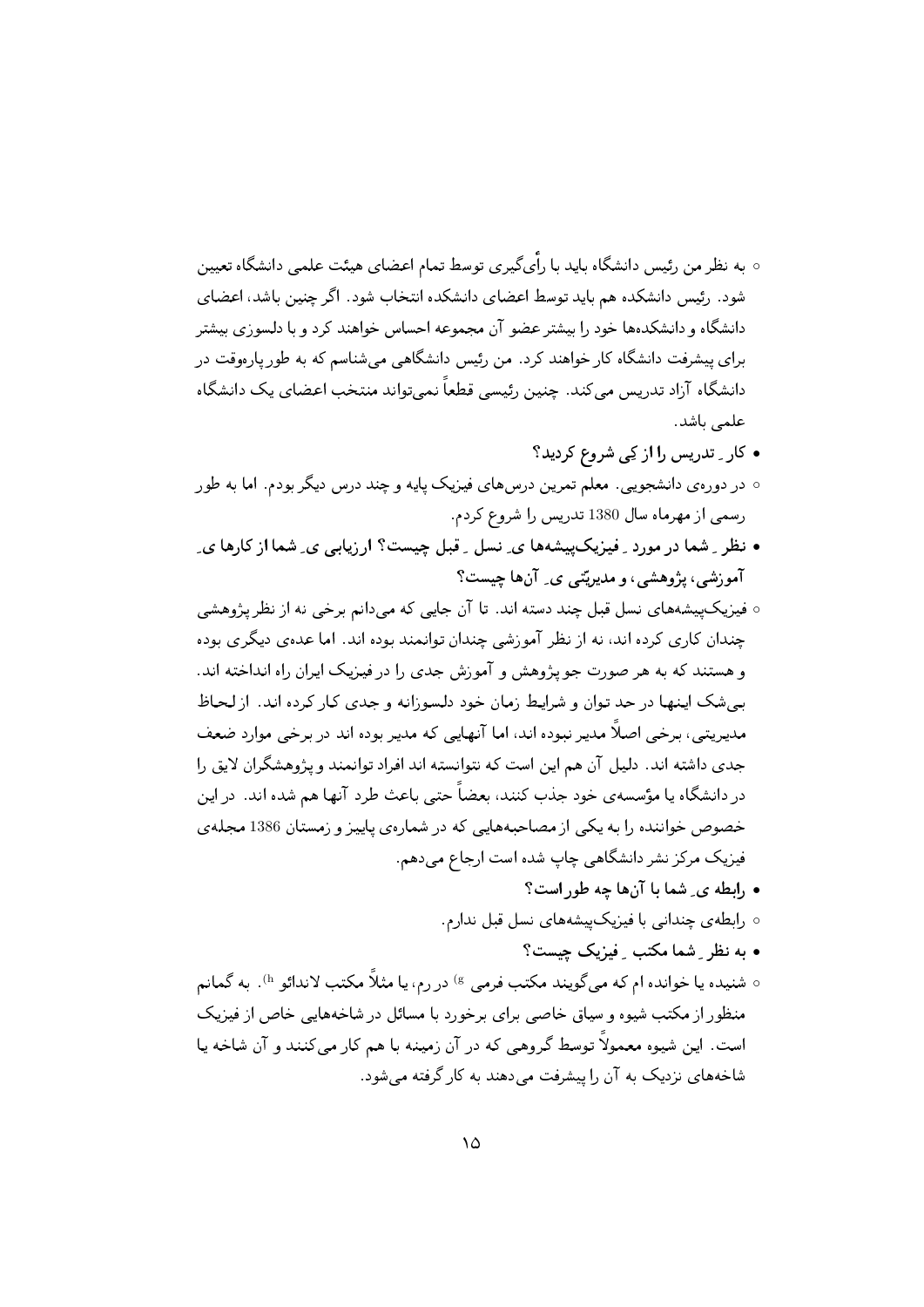- آیا در ایران مکتب ِ فیزیک ی هست؟ اگر هست، کدام است؟ اگر نیست، آیا می توان در ایران مکتب \_ فیزیک ساخت؟
- در ايران مكتب فيزيكي نيست. براي ايجاد آن بايد گروهي فعال و علاقهمند و توانا وجود داشته باشد، و یکی دو نفر که رهبری گر وه را دارند از حدی تواناتر باشند، و به دور از کلیهی حسادتها و کمکاریها، با جدیت و عشق موضوع را پیش ببرند. شرایط برای پژوهش ناب نیز باید فراهم باشد که با فراغ بال فقط بر موضوع پژوهشی گروه متمرکز شوند.
	- نظر ِ شما در مورد ِ تقسیم٬ندی ی ِ شاخهها ی ِ فیزیک به مهم و مهمتر چیست؟
- مهمترین شاخهی فیزیک در واقع همان است که مسیر اصلی فیزیک را تعقیب می کند، که بے شک فیزیک انر ژی های زیاد یا به عبارتی مجموعهای شامل فیزیک ذرات، کیهانشناسی، و گرانش است. اینها همان شاخههایی از فیزیک اند که به دنبال یاسخ به سؤالهای اصلی فیزیک اند ـــ بر رسی و شناخت ساختارهای بنیادی ماده، برهم کنش های اصلی طبیعت، ساختار فضازمان، تحول کلان مقیاس جهان از ابتدای شکل گیری تا سرانجام آن، بر رسی و شناخت ماده در سیاهچالهها، و ... این موضوعها به نوعبی از عصر طلایبی یونانیان به عنوان مسائل فلسفى مطرح بوده اند وفيزيكداناني مانند نيوتن واينشتين و ديراك و فاينمن در زمان خود برای پاسخ دهی به این سؤال ها تلاش کرده اند، و اکنون نیز بزرگانی چون واینبرگ، ویتن ، مالداسنا و دیگران بر آنها متمرکز اند. بقیهی شاخههای فیزیک ، مانند مادهی چگال ، نانوفناوري، فيزيک پلاسما، ليزر، ايتيک کوانتمې، هواشناسي، فيزيک هستهاي، و غيره به دنبال رفاه و تکنولوژی برای بشریت هستند. شکی نیست که اینها هم مهم اند، زیرا تقریباً تمام مردم دنیا به دنبال رفاه و تکنولوژي هستند کاري به اين ندارند که نوترينو جرم دارد يا نه، يا این که ماهیت انرژی تاریک چیست، یا چرا فضازمان چهاربعدی است، یا چرا جرم الکترون فلان مقدار است. البته ذکر این نکته نیز لازم است که به کمک تکنولوژی است که میتوان LHC ساخت و آن را برای تست ایدههای اصلی فیزیک به کار گرفت.
- برخ ی از شاخهها ی ِ فیزیک در ایران تقریباً وجود ندارد. (آیا را قبول دارید؟) به نظر ِ شما چه طور می توان این شاخهها را در ایران راه انداخت؟
- بله. باید افرادی متخصص در آن زمینهها وجود داشته باشد یا عدهای برای تخصص گرفتن در آن زمینهها به خارج بروند و آن دانش را با خود به ایران بیاورند. سیس زمان، امکانات، و ارتباطات لازم است تا آن زمينه پيشرفت كند.